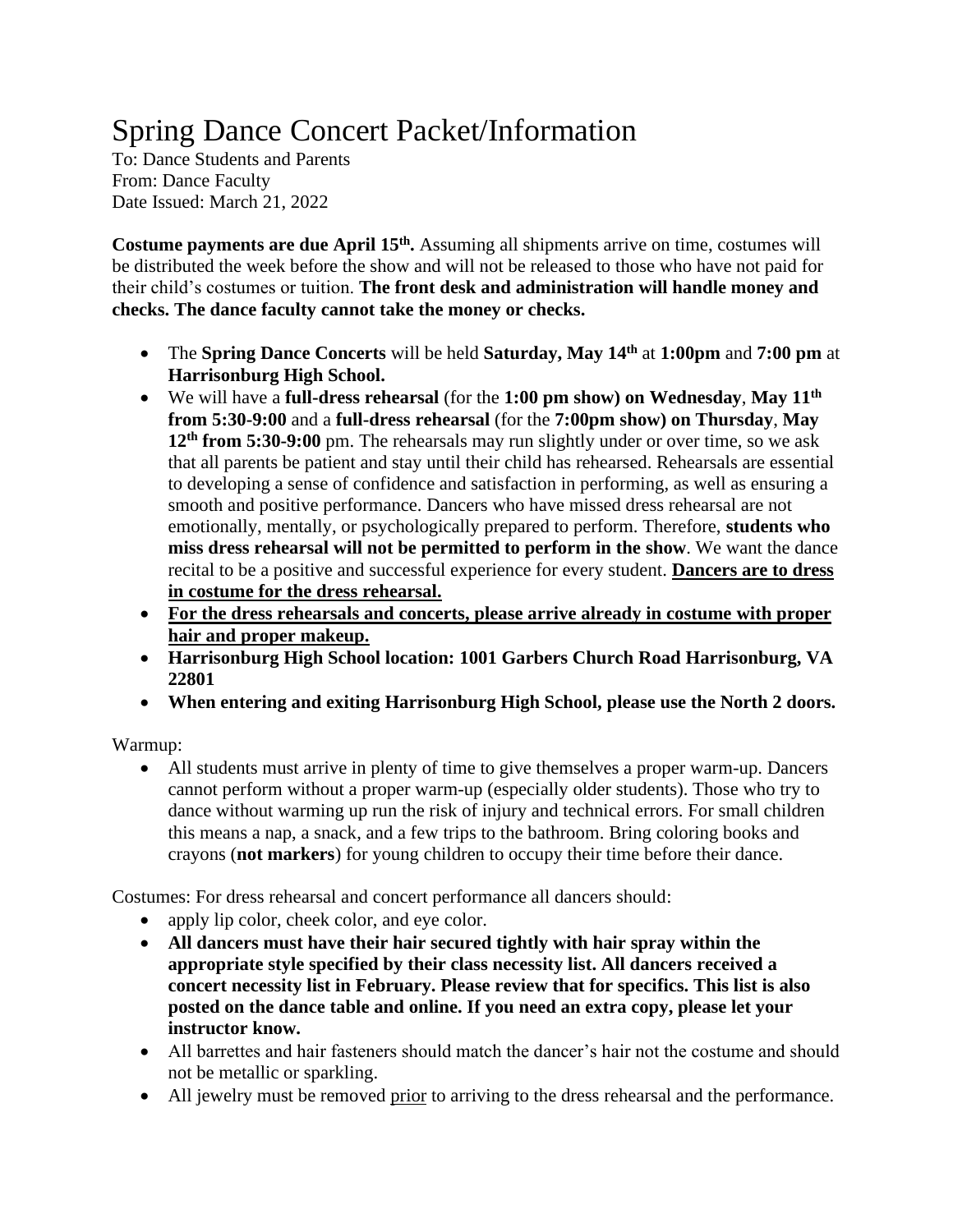- Please do not wear underwear under the costumes; bunched up underwear under tights is unsightly.
- **Dancers with costume changes are responsible for their costumes; the costume should be labeled with the student's name. Younger children who have costume changes MUST have a parent backstage to help them change costumes.**

Food:

- **No food or drinks are allowed inside Harrisonburg High School's Auditorium.**
- Dancers should not chew gum or have candy at any time during the rehearsal or concert.
- Dancers should leave valuables at home.
- Please make sure that all trash goes into proper receptacles, not under seats.

Parents:

- **Parents will not be allowed backstage during the dress rehearsal or the concert**  unless they would like to supervise a group of dancers or are helping a child with a costume change.
- No parent is allowed on stage with his or her child for any reason.
- If your child has stage fright, we will make every effort to encourage them the best we can with the time we have. If you have fear of stage fright happening talk to and encourage your child the best that you can before the show.
- Each class will need at least one to two parent volunteers. **If a class does not have a parent volunteer, then that class will not perform.** If you are interested in volunteering, please sign your full name on the sheet on the dance table and let your instructor know. Volunteers are essential to having a successful and smooth performance.

## **All students must stay for the entire show and participate in the finale.**

Professional Dance Photos: (optional)

- **GITCHELL'S PHOTOGRAPHY** will be at the High School to take pictures on Wednesday, May  $11<sup>th</sup>$  and Thursday, May  $12<sup>th</sup>$  from 4:30-7:30 pm. The dance package photo special offered this year will be two 5X7" and four wallet-size "dance cards" for **\$15.00**. **Photos must be paid for at the time of the sitting.** Other packages and options can be ordered through Gitchell's.
- **Pictures can be picked up two weeks after the concert at Gitchell's downtown store, located at the corner of Market and Federal Streets.**
- Remember, rehearsal will start at 5:30, so **please have pictures taken before your child rehearses or right after** if time is efficient.

Concert Expectations:

• The Harrisonburg Parks and Recreation Department has been striving throughout the year to provide students with the utmost quality in dance education in a nurturing learning environment. Please note the rehearsal and concert schedules on the next few pages and please remember—**do not miss dress rehearsal!** We are looking forward to a successful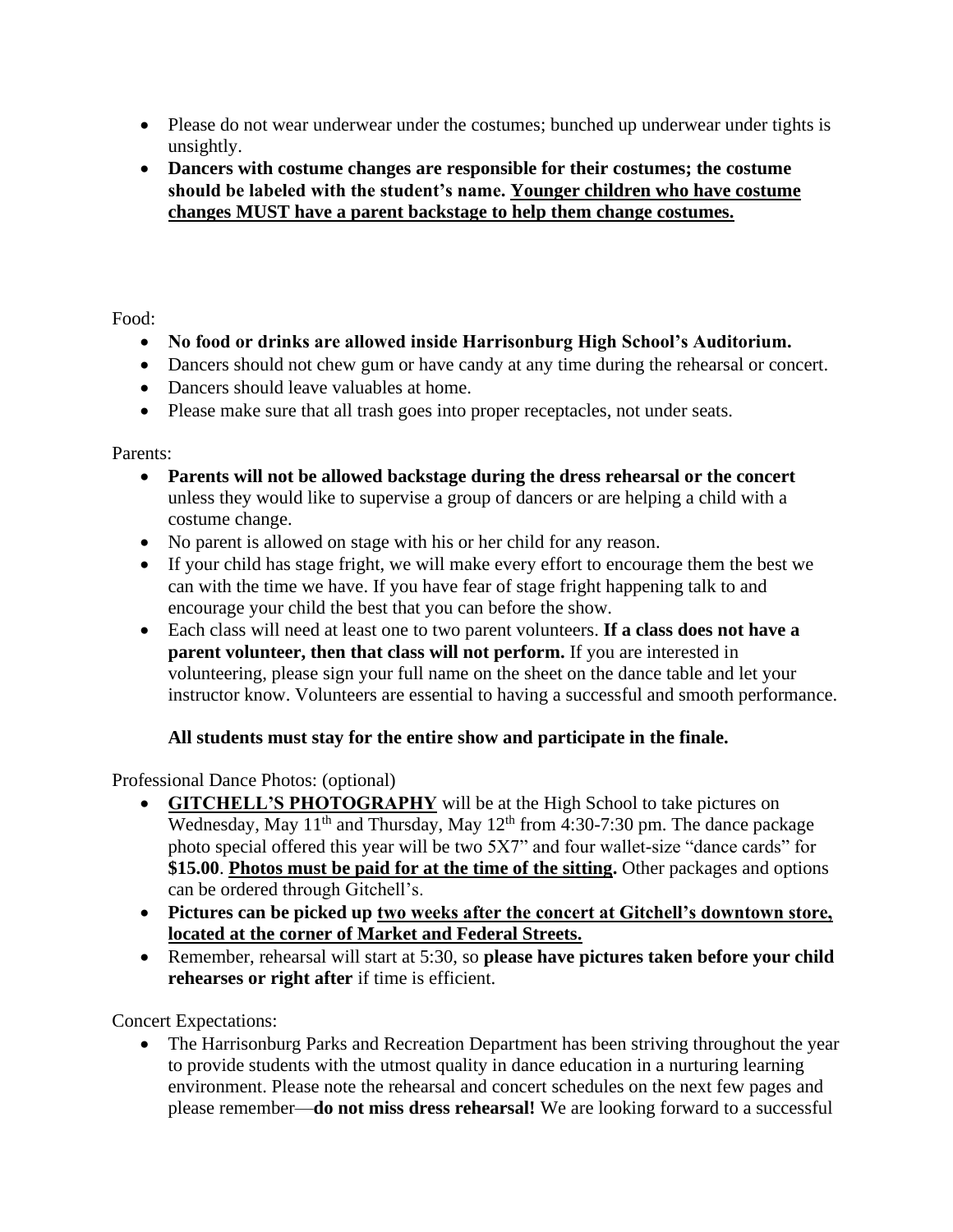concert weekend. If everyone works together to keep the above-mentioned guidelines in mind, we will have a smooth, organized, safe, and most important fun performance. There will be no exceptions to the rules. Remember, the instructors have many years of experience in dance concert planning and dance education. Parents and students are expected to abide by the rules and respect the instructors, coordinator, and Parks and Recreation staff's authority.

- **There will be no seat saving.** When sitting in the auditorium please be respectful to those watching. Please avoid getting up in the middle of dances as it is rude towards those trying to watch their dancer perform. As audience members, please keep the noise level down, talking during performances is distracting to the dancers and to the families watching. Please respect the elderly. Please applaud equally for each performance.
- Please note: On dress rehearsal, no one except volunteers, concert workers, and Blue Crew members will be allowed in the auditorium until 5:00pm. **Volunteers for the dress rehearsal must arrive at Harrisonburg High School at 4:45pm.**
- **The day/night of the concert, volunteers must arrive at 11:30am for the Saturday afternoon show and 5:30pm for the Saturday evening show.**
- On the day of the concert the doors to the auditorium will open at 12:00 noon for the afternoon performance and 6:00pm for the evening performance. Both at the dress rehearsal and concert, all volunteers and workers will be asked to sign in and wear a tag stating their name and which classes they are supervising then report to assigned rooms.

## Lastly:

• We want to thank all parents and all who will volunteer their time in this experience. We realize the dance concert and dress rehearsals take a lot of patience and time. A dance concert, just like any school play or sports event, requires a lot of preparation and planning (such as the concert order, choreographing the dances, selecting music, organizing volunteers and concert expectations, dancing with and encouraging the students in the wings backstage during the show, booking Harrisonburg High School's auditorium, pictures, ordering and selecting costumes, printing programs, and training curtain, music and light technicians). Every attempt will be made to keep the show and rehearsal at a reasonable length. Please keep in mind that technical glitches are always bound to occur, and your patience and understanding is appreciated. Without your help and support, this fun opportunity would not be possible. Your generosity, patience, and help are greatly appreciated.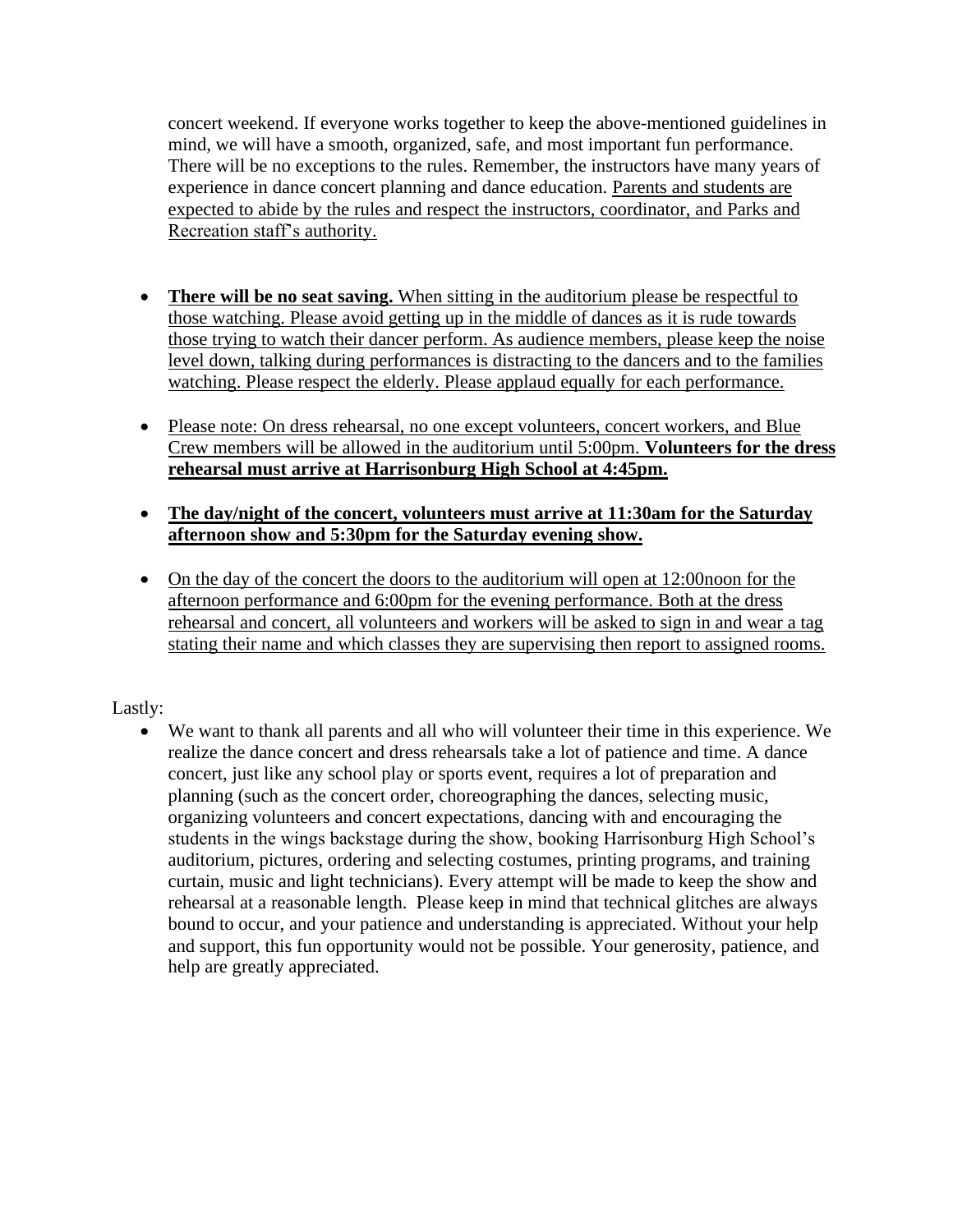## **Rehearsal and Concert Schedule for the Afternoon Performance:**

### **Wednesday, May 11 th: Dress Rehearsal**

**4:30 pm Pictures** (optional)

**5:30pm REHEARSAL BEGINS!** (**DO NOT BE LATE**)

**Dancers with costume changes are responsible for their costumes; the costume should be labeled with the student's name. Younger children who have costume changes MUST have a parent backstage to help them change costumes.**

- **Please sit with groups at appropriate signs in the auditorium. Signs will be posted along the sides of the rows. Each class will rehearse their dance two times.**
- **After rehearsing you are free to go; however, please remember that during the concert, dancers will not be allowed to watch the show. Please feel free to use the rehearsal as an opportunity for students to watch other dancers perform if time is efficient.**

**Saturday, May 14 th: Dance Concert**

**12:15pm DANCERS ARRIVE!**

**Dancers with costume changes are responsible for their costumes; the costume should be labeled with the student's name. Younger children who have costume changes MUST have a parent backstage to help them change costumes.**

- **Dancers sit with their class and their volunteer backstage in assigned classrooms or halls at appropriate signs (Do not be late). There will be someone out in the lobby and signs directing parents/students to the appropriate rooms. Parents then need to leave and take their seats in the auditorium.**
- **THERE SHOULD BE NO DANCERS IN THE AUDITORIUM DURING THE SHOW! DANCERS NEED TO STAY FOR THE ENTIRE SHOW AND MAY NOT LEAVE EARLY UNDER ANY CIRCUMSTANCE!**

**1:00pm Concert Begins!**

- **Dancers will perform then sit with their class backstage in the assigned rooms. Classes will then line up backstage for the Finale in which they will be led out onto the stage for a final curtsey/bow.**
- **After each class has taken their bow, classes will be instructed to back up and sit on stage with the volunteer and will stay seated until a parent has picked them up.**
- **Please make verbal contact with your child's stage volunteer before picking your child up from the stage or backstage.**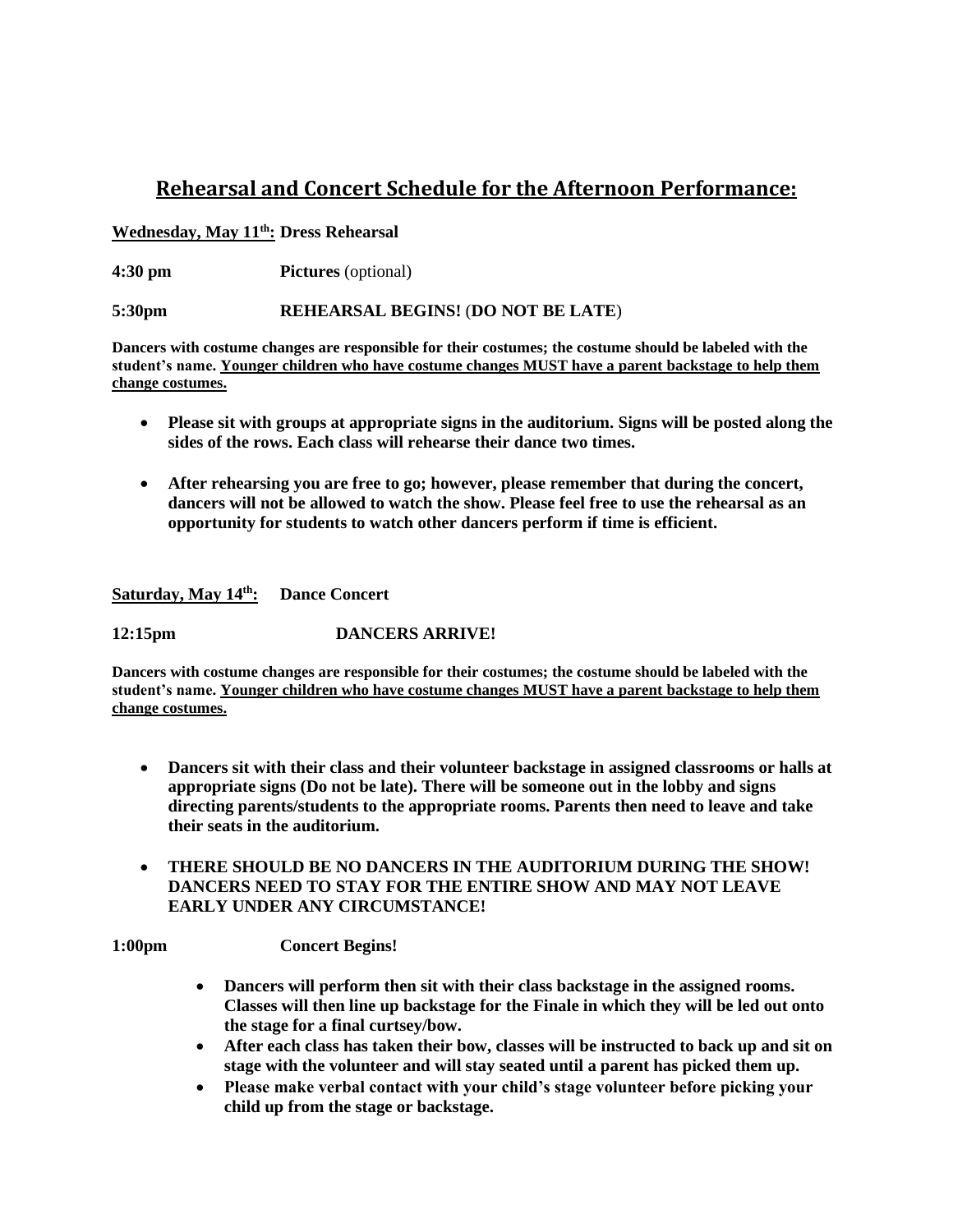# **Rehearsal and Concert Schedule for the Evening Performance:**

**Thursday, May 12 th : Dress Rehearsal**

**4:30 pm Pictures** (optional)

**5:30pm REHEARSAL BEGINS!** (**DO NOT BE LATE**)

**Dancers with costume changes are responsible for their costumes; the costume should be labeled with the student's name. Younger children who have costume changes MUST have a parent backstage to help them change costumes.**

- **Please sit with groups at appropriate signs in the auditorium. Signs will be posted along the sides of the rows. Each class will rehearse their dance two times.**
- **After rehearsing you are free to go; however, please remember that during the concert, dancers will not be allowed to watch the show. Please feel free to use the rehearsal as an opportunity for students to watch other dancers perform if time is efficient.**

**Saturday, May 14 th: Dance Concert**

**6:15pm DANCERS ARRIVE!**

**Dancers with costume changes are responsible for their costumes; the costume should be labeled with the student's name. Younger children who have costume changes MUST have a parent backstage to help them change costumes.**

- **Dancers sit with their class and their volunteer backstage in assigned classrooms or halls at appropriate signs (Do not be late).**
- **There will be someone out in the lobby and signs directing parents/students to the appropriate rooms.**
- **Parents then need to leave and take their seats in the auditorium.**
- **THERE SHOULD BE NO DANCERS IN THE AUDITORIUM DURING THE SHOW! DANCERS NEED TO STAY FOR THE ENTIRE SHOW AND MAY NOT LEAVE EARLY UNDER ANY CIRCUMSTANCE!**

**7:00pm Concert Begins!**

- **Dancers will perform then sit with their class backstage in the assigned rooms. Classes will then line up backstage for the Finale in which they will be led out onto the stage for a final curtsey/bow.**
- **After each class has taken their bow classes will be instructed to back up and sit on stage with the volunteer and will stay seated until a parent has picked them up.**
- **Please make verbal contact with your child's stage volunteer before picking your child up from the stage or backstage.**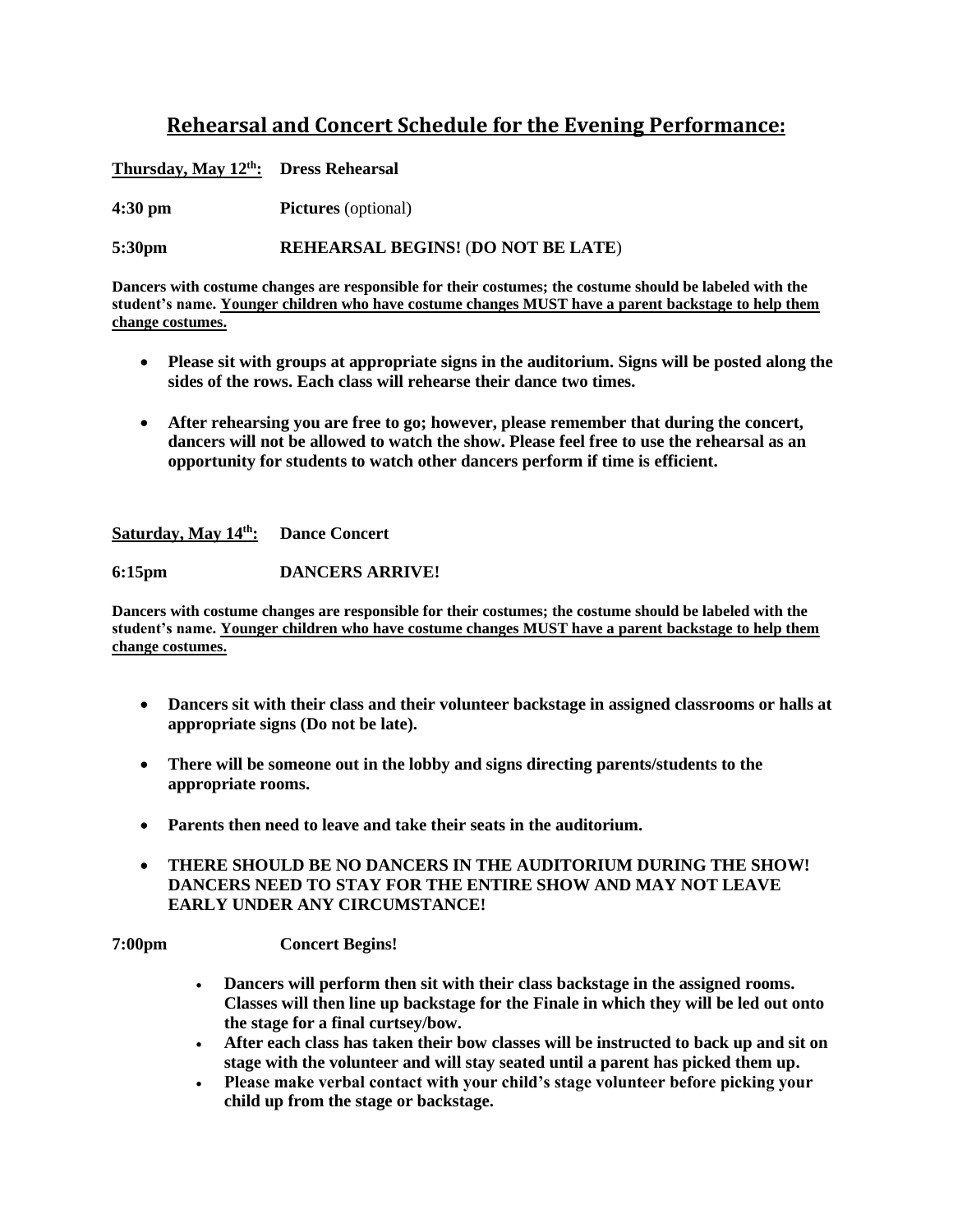#### **Concert Order:**

#### **Concert Theme: Other Voices**

#### **Saturday Afternoon 1:00 Show**

- 1. Adv. Jazz IV (Tues.) Jimmy
- 2. Music & Movement (Mon.) Cynthia
- 3. Teen Tap/Stage (Wed.) Cynthia
- 4. Music & Movement (Fri.) Cynthia
- 5. Adv. Ballet II/III (Wed.) Cynthia
- 6. Music & Movement (Wed.) Cynthia
- 7. Special Dance (Cindy & Morgan)
- 8. Music & Movement (Sat.) Zilda
- 9. Adv. Jazz (Tues.) Jimmy
- 10. Music & Movement (Tues.) Cynthia
- 11. BLUE CREW DANCE COMPANY Cindy's piece
- 12. Pre-Ballet/Creative Movement (Fri.) Cynthia
- 13. Adv. Ballet IV (Thurs.) Cynthia
- 14. Pre-Ballet/Creative Movement (Sat.) Zilda
- 15. Adv. Modern (Thurs.) Zilda
- 16. Pre-Ballet/Creative Movement (Mon.) Cynthia
- 17. BLUE CREW DANCE COMPANY Jimmy's piece

#### **\*\*\*\*\*\*\*\*\*\*\*\*Finale\*\*\*\*\*\*\*\*\*\*\*\*\***

#### **Saturday Evening 7:00 Show**

- 1. Adv. Jazz IV (Tues.) Jimmy
- 2. Ballet/Tap I (Thurs.) Jimmy/Cynthia
- 3. Teen Tap/Stage (Wed.) Cynthia
- 4. Adv. Ballet II/III (Wed.) Cynthia
- 5. Ballet/Tap II/III (Wed.) Jimmy/Cindy
- 6. Special Dance (Cindy & Morgan)
- 7. Adv. Jazz (Tues.) Jimmy
- 8. Adv. Youth Ballet (Thurs.) Cynthia
- 9. BLUE CREW DANCE COMPANY Cindy's piece
- 10. Youth Modern (Mon.) Zilda
- 11. Adv. Ballet IV (Thurs.) Cynthia
- 12. Jazz I (Tues.) Cynthia
- 13. Adv. Modern (Thurs.) Zilda
- 14. Jazz II/III (Mon.) Zilda
- 15. BLUE CREW DANCE COMPANY Jimmy's piece

**\*\*\*\*\*\*\*\*\*\*\*\*Finale\*\*\*\*\*\*\*\*\*\*\*\*\***